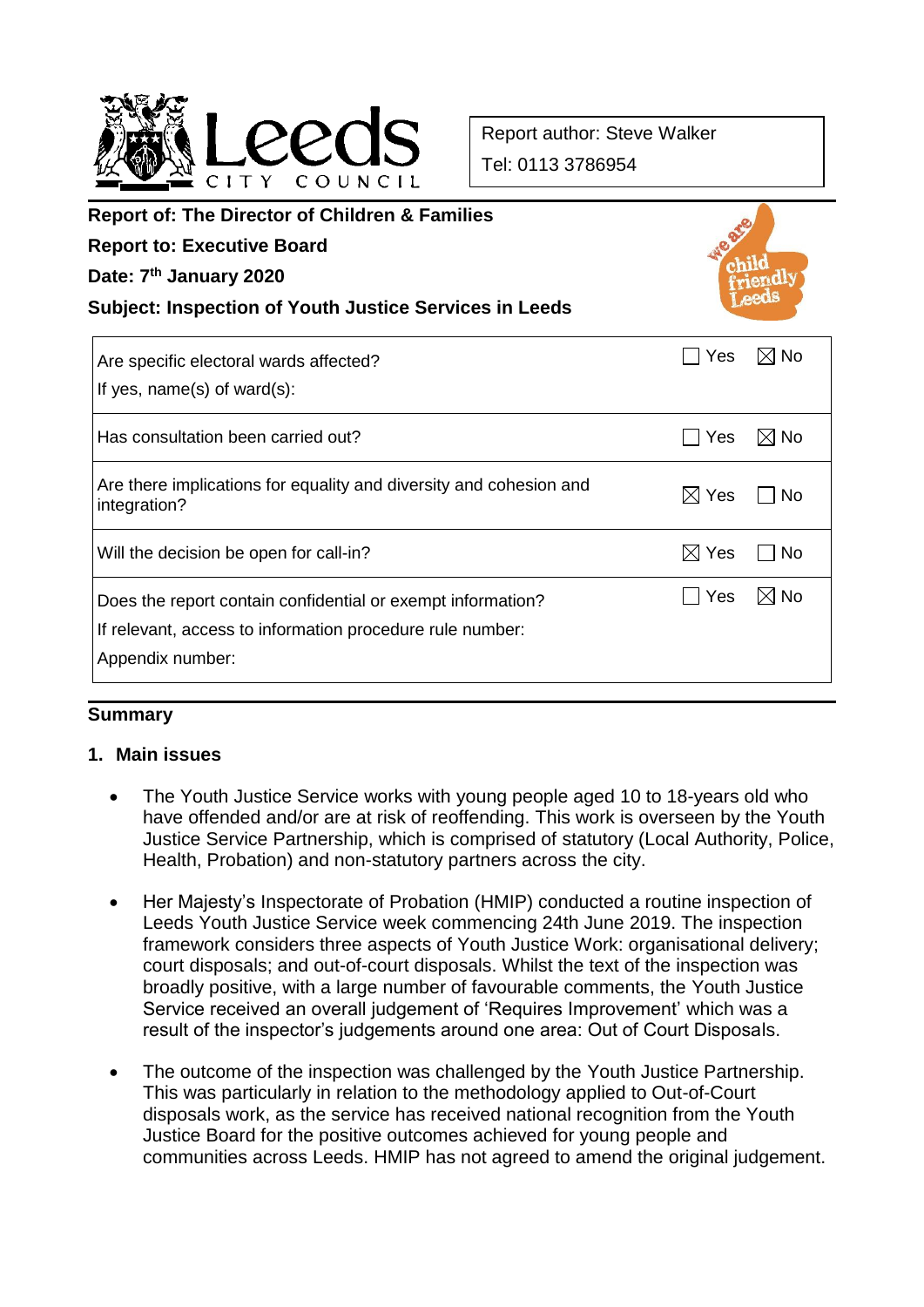- Leeds has a very good track record of engaging young people 'voluntarily' through the Youth Panel, the inspection methodology did not take account of the fact that these engagements are voluntary and informal, or that the less formal approach of working restoratively *with* young people results in better outcomes. In Leeds, 82.5% of young people engaged in this 'voluntary' approach do not reoffend.
- The Youth Justice Service Partnership has reviewed and accepted the recommendations made by HMIP and acknowledges that there are areas for improvement. In response to the recommendations, a service improvement and action plan has been developed. Implementation is underway with progress being monitored and overseen by the Youth Justice Service Partnership.
- Leeds Youth Justice Service has been informed that HMIP will be undertaking a national review of the Out-of-Court disposals methodology within the next 12 months and Leeds has been asked to provide support to this review. It is anticipated that this will be to provide case examples as well as evidence of outcomes and effective engagement practices though the scope of the review is yet to be determined.

### **2. Best Council Plan Implications (click [here](https://www.leeds.gov.uk/your-council/plans-and-strategies/council-plans) for the latest version of the Best Council Plan)**

- 1. The Youth Justice Partnership is responsible for setting and leading the city's Youth Justice Plan [\(Leeds Youth Justice Plan.pdf\)](https://www.leeds.gov.uk/docs/Leeds%20Youth%20Justice%20Plan%202018-19.pdf), which is confirmed by the Partnership and delivers key functions aligned with Leeds Best Council Plan 2019- 2021 (BCP) and Leeds Children and Young People's Plan 2018 – 2023 (CYPP). The primary aims of the Youth Justice Plan is to set out the city's strategy to prevent offending and reoffending by children and young people which contributes  $to:$ 
	- o Leeds' ambition to be a child friendly city (BCP)
	- o Keeping people safe from harm and protecting the most vulnerable (BCP)
	- o Improving achievement and attainment for children and young people (CYPP)
	- o Promoting community respect and resilience (BCP)
	- o Tackling crime and antisocial behaviour (BCP)
	- o Helping young people transition into adulthood, develop life skills and be ready for work (BCP)
	- o Children and young people are active citizens who feel they have a voice and influence (CYPP)
	- o All children and young people are safe from harm (CYPP).

## **3. Resource Implications**

1. No matters arising for the purpose of this report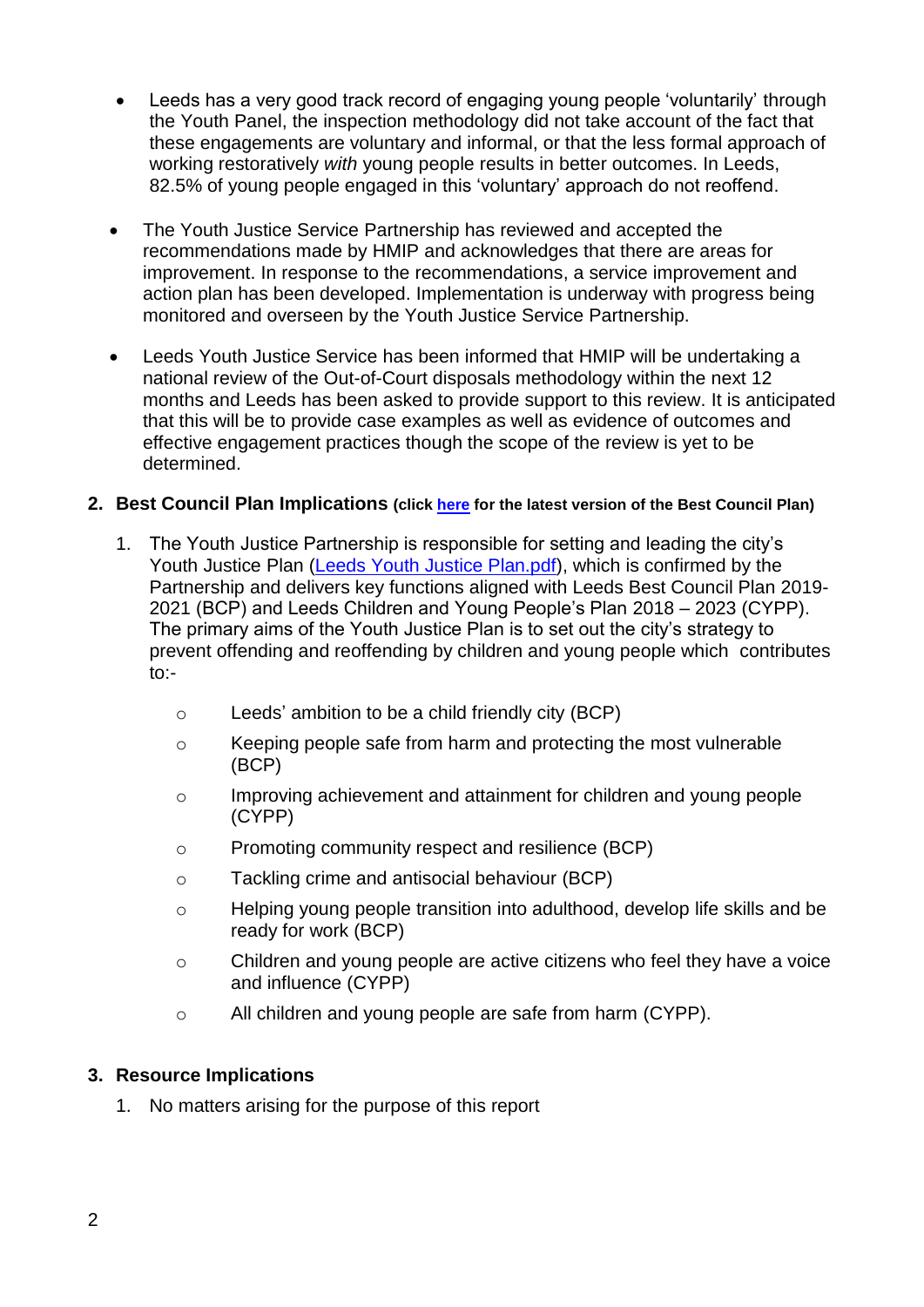### **Recommendations**

- 1. To note the results of the Youth Justice Service inspection and the work that is underway to address areas for further development.
- 2. To endorse the intention for the Youth Justice Service in Leeds to work with Her Majesty's Inspectorate of Probation to support the review of the methodology applied to inspecting Out-of-Court Disposal.
- 3. That Executive Board endorse the improvement and action plan (attached at Appendix 2)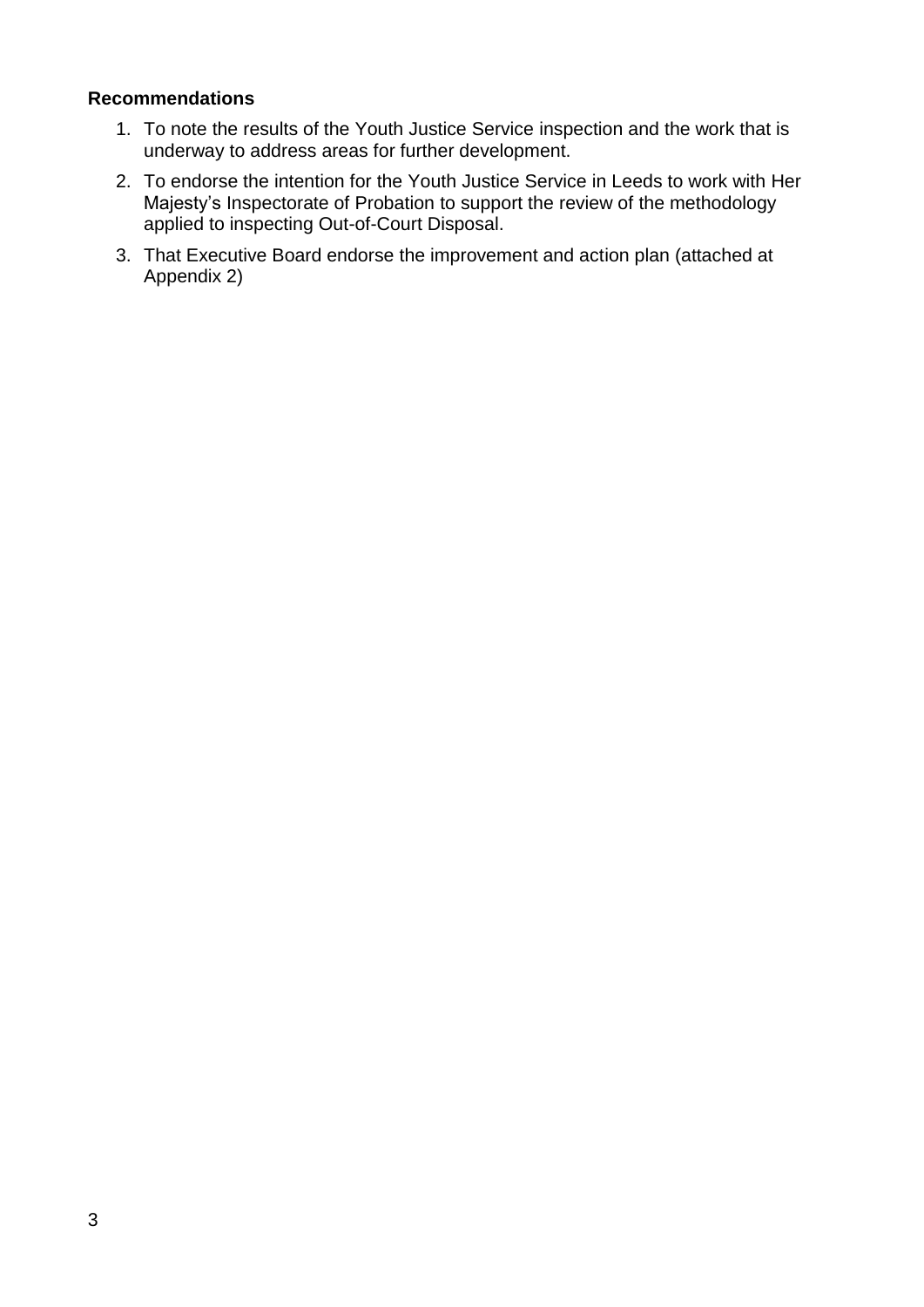## **1. Purpose of this report**

1.1 Leeds Youth Justice Service has been subject to an inspection by Her Majesty's Inspectorate of Probation (HMIP). This report outlines the outcome and response of the Service and seeks endorsement to work with the Inspectorate in a forthcoming review of the methodology applied to Out of Court Disposals.

## **2. Background information**

- 2.1. Leeds Youth Justice Service is a strong statutory partnership that performs well against national targets and requirements. It is seen as an effective Youth Offending Service by the Ministry of Justice and Youth Justice Board for England and Wales as evidenced by requests for our support to national consultations and sector led improvement initiatives. The Youth Justice Service is a statutory partnership, established by virtue of section 39 of the Crime and Disorder Act 1998, and includes Police, Probation, Health and the Local Authority as its statutory partners. The service is supported by the Local Authority, Central Government and statutory partners funding contributions, which contribute to the delivery of statutory Youth Justice Services across Leeds. The funding also supports a range of non-statutory youth crime prevention and early intervention services across the city. The service is overseen by a statutory partnership with membership from core statutory partners and other relevant contributors from Leeds.
- 2.2. The Youth Justice Service is required to ensure that its structures and processes are sufficient to meet its statutory responsibilities set out both in primary legislation and guidance to YOS Partnerships. The Crime and Disorder Act 1998 requires local authorities to work in co-operation with the Police, Probation and Health Services in their areas to agree arrangements for the provision of Youth Justice Services. A statutory duty to co-operate is placed on each agency through the Act. The is a long established commitment to partnership working evident across Leeds city Council which is further exemplified in children's services through Child Friendly Leeds and our focus on 'corporate parenting' principle.
- 2.3. The Youth Justice Service in Leeds is supported by a multi-agency partnership chaired by the Director of Children and Families to ensure that the partnership operates effectively and that Children's Services and Criminal Justice priorities are congruent at a strategic level. There are no proposals to change the chairing arrangements for this statutory partnership which remain appropriately located within the responsibilities of the Director of Children and Families.
- 2.4. Youth Justice Practice is inspected by HMIP on a two to three year cycle.

## **3. Main issues**

3.1. Her Majesty's Inspectorate of Probation (HMIP) conducted a routine inspection of Leeds Youth Justice Service week commencing 24th June 2019. The inspection framework considers three aspects of Youth Justice Work: organisational delivery; court disposals; and out-of-court disposals. The Youth Justice Service received an overall judgement of 'Requires Improvement'. [An](https://www.justiceinspectorates.gov.uk/hmiprobation/inspections/leeds/)  [inspection of youth offending services in Leeds](https://www.justiceinspectorates.gov.uk/hmiprobation/inspections/leeds/) (attached at Appendix 1).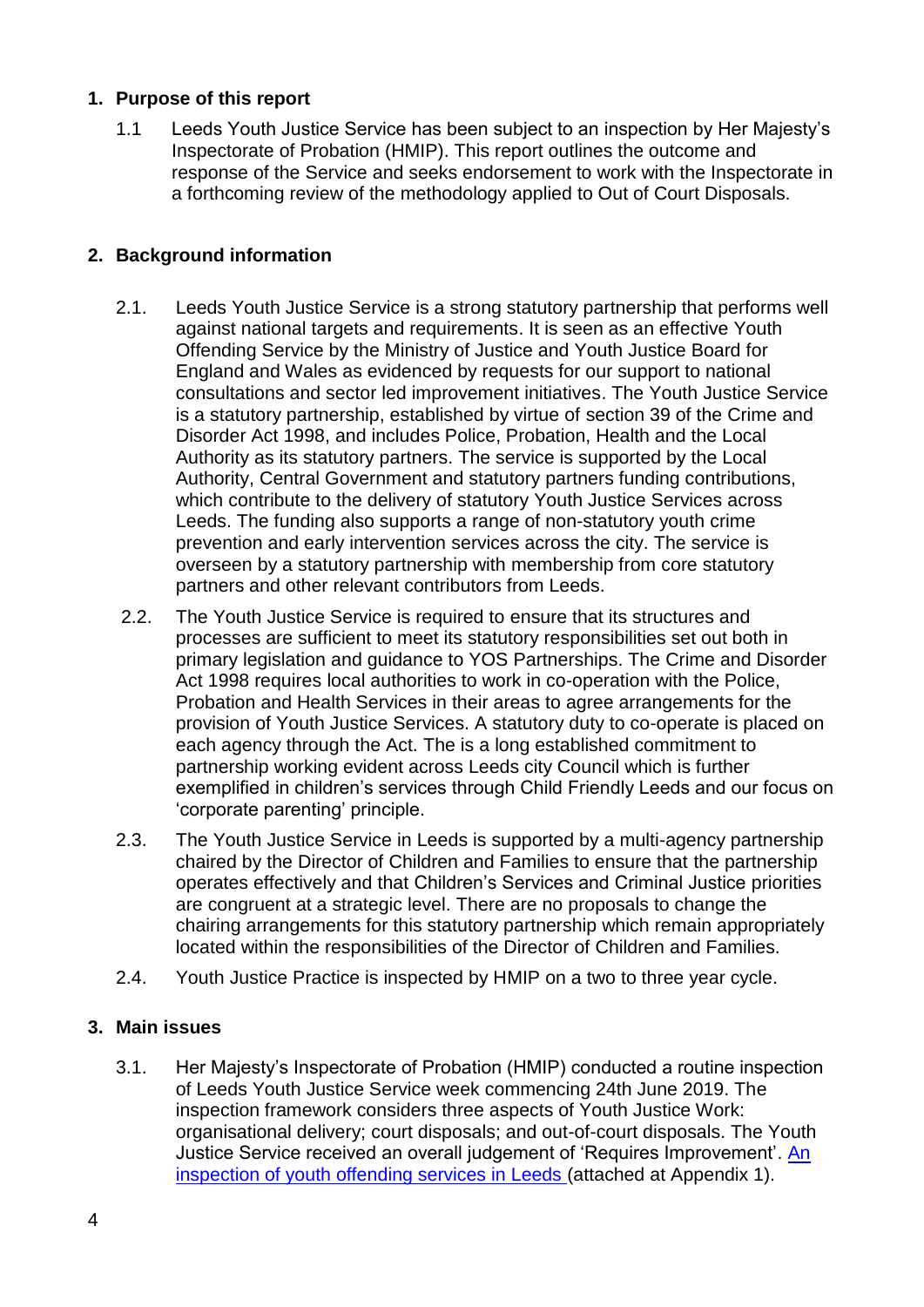- 3.2. HMIP indicated that *'Leeds Youth Justice Service has many elements in place to deliver an effective service. We found staff at all levels are committed to the children and young people they work with and are very good at engaging with them. Staff have a clear understanding of the factors that can help individuals to move away from further offending, and have come up with creative ways to deliver this work'.*
- 3.3. The key areas identified for improvement were around the quality of work to identify and manage risks for both court and out-of-court disposals.
- 3.4. The Inspectors also highlighted concerns in management oversight across both court and out-of-court work. While managers are supportive and approachable, inspectors found they could have paid closer attention to upholding the quality of work and recorded key decisions more consistently.
- 3.5. Inspectors found Leeds Youth Justice Service had developed high-quality partnerships across the city. Children and young people had timely access to support services for issues such as substance misuse, speech and language, and mental health.
- 3.6. Staff excelled at coming up with creative ways to help children and young people move towards more positive behaviours and crime-free lives. The Service has a well-established horticultural project, which is run by a committed volunteer. The Skill Mill, a partnership with a social enterprise, has resulted in six-month work placements for small groups of young people - some of whom have gone on to gain qualifications and secure employment.
- 3.7. The Youth Justice Service also received an 'Outstanding' rating for its diversionary work with the police to determine appropriate action for young people who had committed minor offences.
- 3.8. The Youth Justice Service accepts the recommendations that have been made in the inspection report and recognises that there are a number of areas where improvements can be made. Following the inspection the service set out an improvement and action plan which is being delivered to implement changes in line with the recommendations. This improvement action plan is overseen and monitored through the Youth Justice Service Partnership.
- 3.9. With regard to the work with young people subject to Out-of-Court disposals, Leeds Youth Justice Service found the methodology applied through the current inspection framework to be inconsistent with 'best practice' developed within the youth justice sector nationally. This included developments led by Leeds and acknowledged nationally by the Youth Justice Board for England and Wales and a significant number of other local authority youth justice services.
- 3.10. Following the outcome of the inspection, Leeds Youth Justice Service engaged in conversations with HMIP at a senior level to formally raise concerns around the methodology applied and the consequent judgement - specifically in relation to the out-of-court disposals work. It was felt that the methodology used did not accurately reflect the practice and excellent outcomes that are being achieved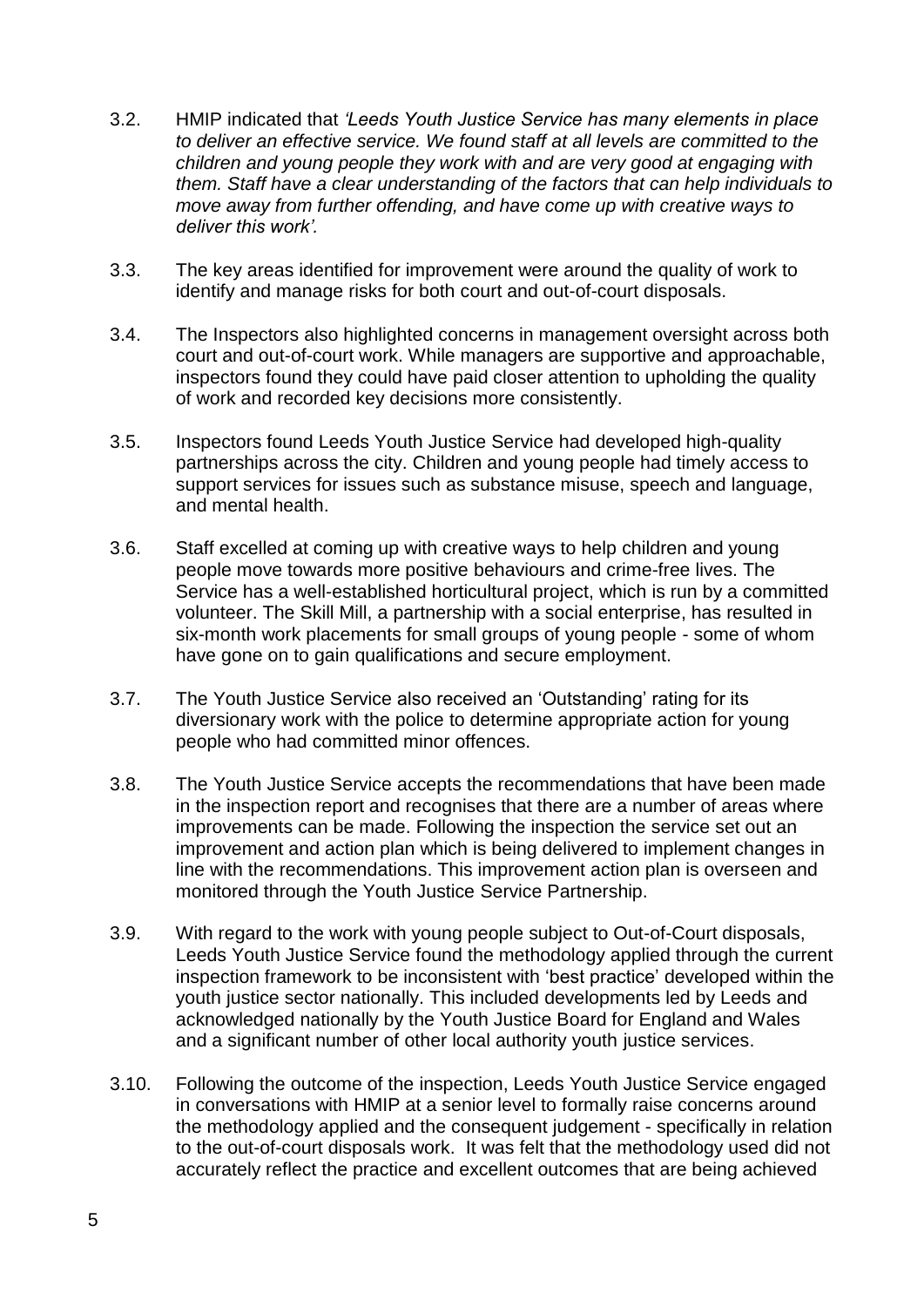for young people subject to out-of-court disposals. This formal challenge to HMIP did not result in any changes to the judgements made.

- 3.11. Leeds has a very good track record of engaging young people 'voluntarily', and only a very small number of young people decline to take up the offer of these interventions. The inspection methodology does not take account of the fact that these engagements are voluntary and informal, or that the less formal approach of working restoratively *with* young people results in better outcomes. In Leeds, 82.5% of young people engaged in this 'voluntary' approach do not reoffend.
- 3.12. HMIP made eight recommendations following the inspection:
	- improve the quality of assessment and planning in out-of-court disposal work;
	- ensure that management oversight and quality assurance of practice is more rigorous and effective;
	- for court disposal work, assessment of risk of harm to others needs to be more analytical and draw key information together;
	- make sure that planning and reviewing to address both safety and wellbeing and the risk of harm to others improve;
	- address and act on barriers to delivering services, such as problems with the child or young person attending Education Training and Employment provision or being referred to social care, by escalating these to management;
	- drive improvement through better operational and strategic use of performance and quality systems.
	- 3.13. The Youth Justice Management Board should:
		- ensure that robust quality assurance systems are in place to enable the Board to have a clear overview of practice;
		- Prioritise attendance and ensure each partner agency is held to account within and between Youth Justice Service Partnership meetings.

# **4. Corporate considerations**

# 4.1. **Consultation and engagement**

4.1.1. The proposal does not have any significant impact on communities living or working in any specific area; the Youth Justice Service delivers a citywide service.

# 4.2. **Equality and diversity / cohesion and integration**

4.2.1. Youth Justice Service delivery should have a positive impact on young people who are frequently subject to multiple disadvantage, contribute to their ability to integrate positively within their communities and offer them the opportunity to fulfil their potential.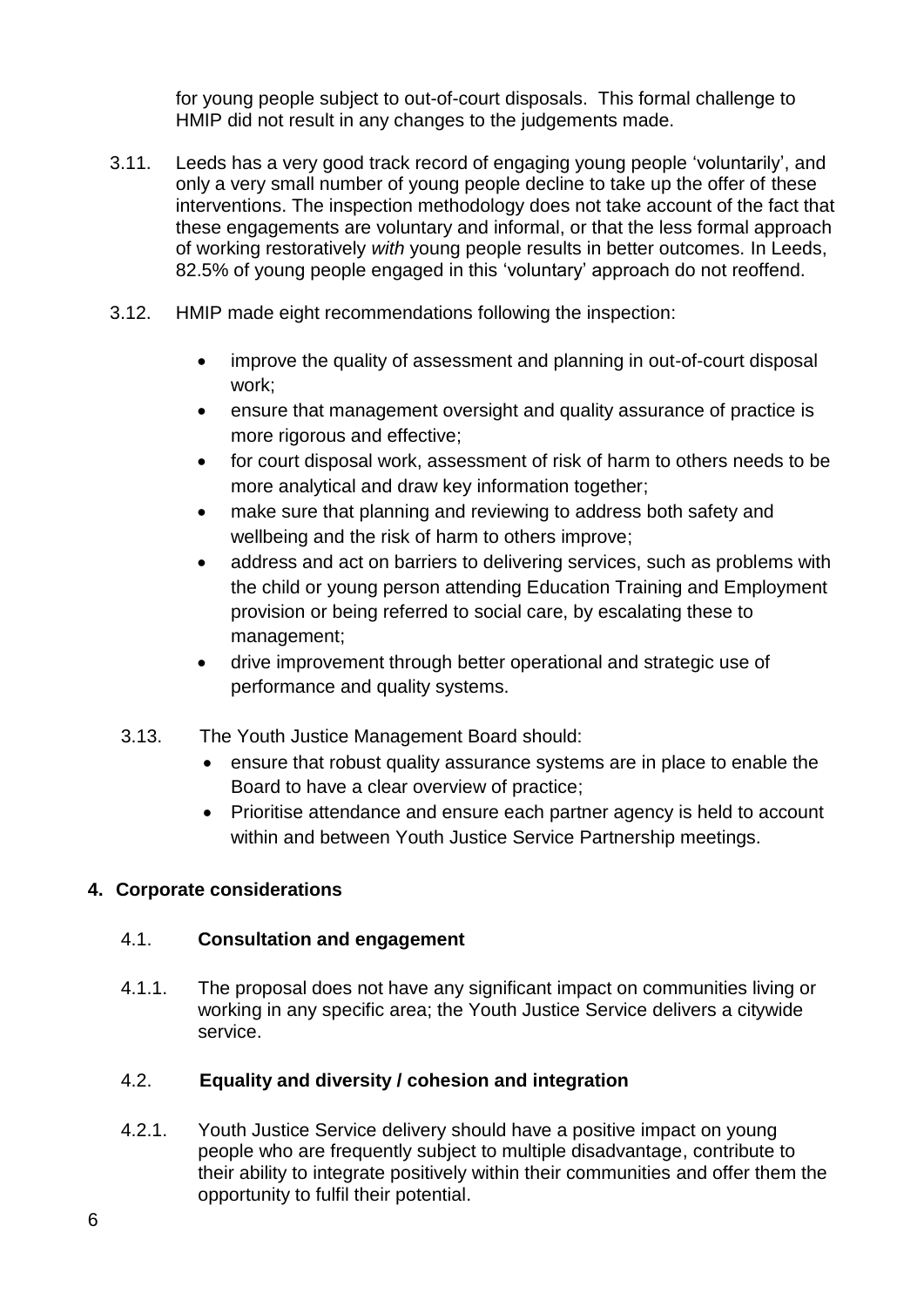- 4.3. **Council policies and the Best Council Plan**The Youth Justice Partnership is responsible for setting and leading the city's Youth Justice Plan which delivers key functions aligned with Leeds Best Council Plan 2019-2021 (BCP) and Leeds Children and Young People's Plan 2018 – 2023 (CYPP). Specifically the Youth Justice Partnership contributes to:
	- o Leeds' ambition to be a child friendly city (BCP)
	- $\circ$  Keeping people safe from harm and protecting the most vulnerable (BCP)
	- o Improving achievement and attainment for children and young people (CYPP)
	- o Promoting community respect and resilience (BCP)
	- o Tackling crime and antisocial behaviour (BCP)
	- o Helping young people transition into adulthood, develop life skills and be ready for work (BCP)
	- o Children and young people are active citizens who feel they have a voice and influence (CYPP)
	- o All children and young people are safe from harm (CYPP).

#### 4.3.2. Climate Emergency

4.3.3. The inspection should not have any material impact on the climate emergency.

### 4.4. **Resources, procurement and value for money**

- 4.4.1. There are no specific issues relevant to resources, procurement and value for money arising out of this report,
- 4.4.2. However it is worth recognising that the budget of the Youth Justice Service has reduced by £3.3m since 2011 and whilst numbers of young people within the justice system has reduced as well this has had an impact on the service.

### 4.5. **Legal implications, access to information, and call-in**

4.5.1. The report will be subject to call-in.

### 4.6. **Risk management**

4.6.1. Leeds Youth Justice Partnership has developed an improvement and action plan with the Service and is working to address the areas highlighted in the inspection as needing improvement. The action plan is subject to quarterly review and monitoring by the Youth Justice Partnership.